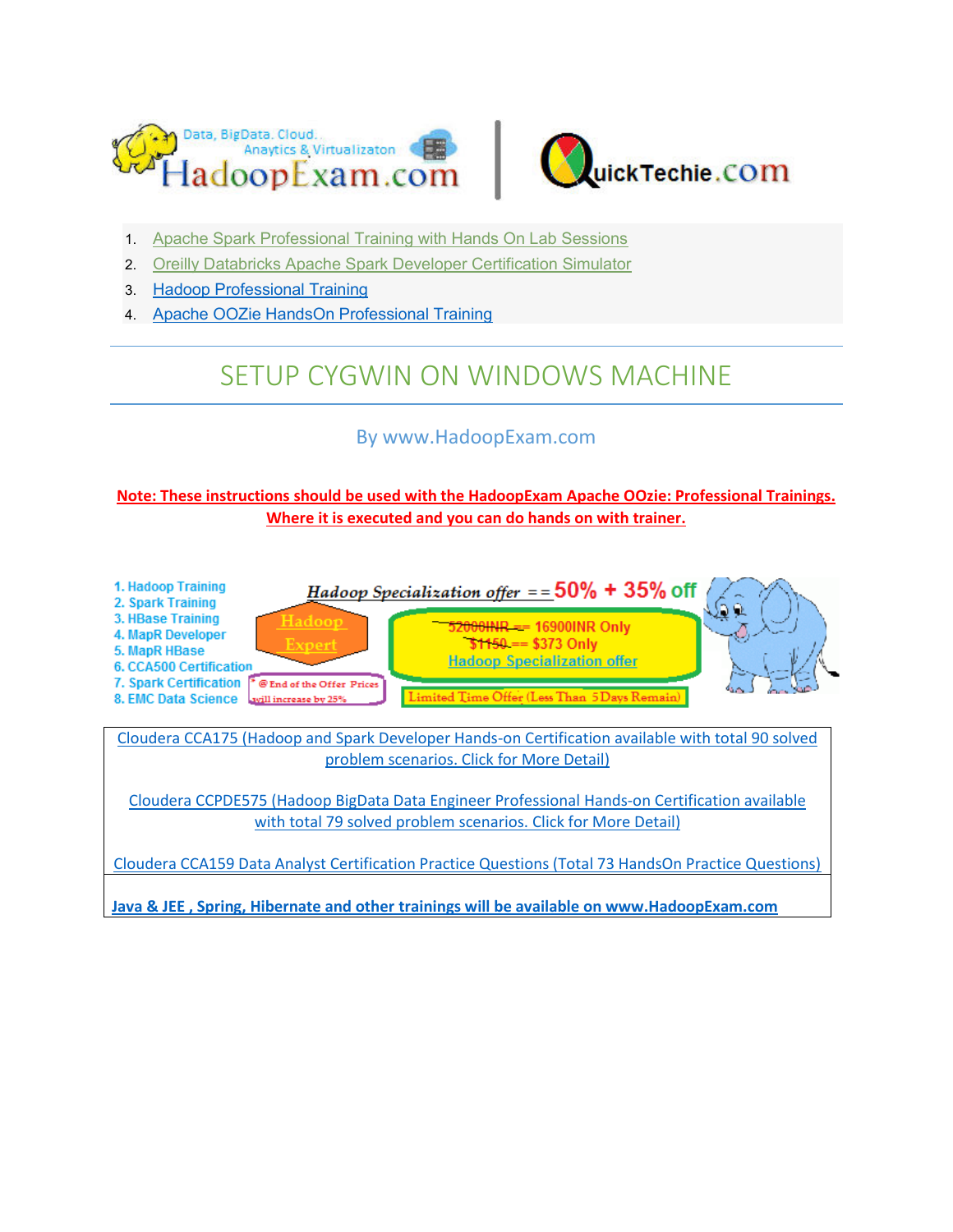



Step 1: Download Cygwin from below URL

#### https://www.cygwin.com/

#### **Current Cygwin DLL version**

The most recent version of the Cygwin DLL is 2.8.0. Install it by running setup-x86.exe (32-bit installation) or setup-x86\_64.exe (64-bit installation).

Use the setup program to perform a fresh install or to update an existing installation.

#### Download following setup file

setup-x86\_64.exe

VMware-workstation-full-12.5.6-5528349.exe

 $\nabla$   $\blacktriangleright$  setup-x86\_64.exe

CentOS-7-x86\_64-DVD-1611.iso

Step 2: Now double click to start setup (Now keep everything default and click next). You can refer below images.

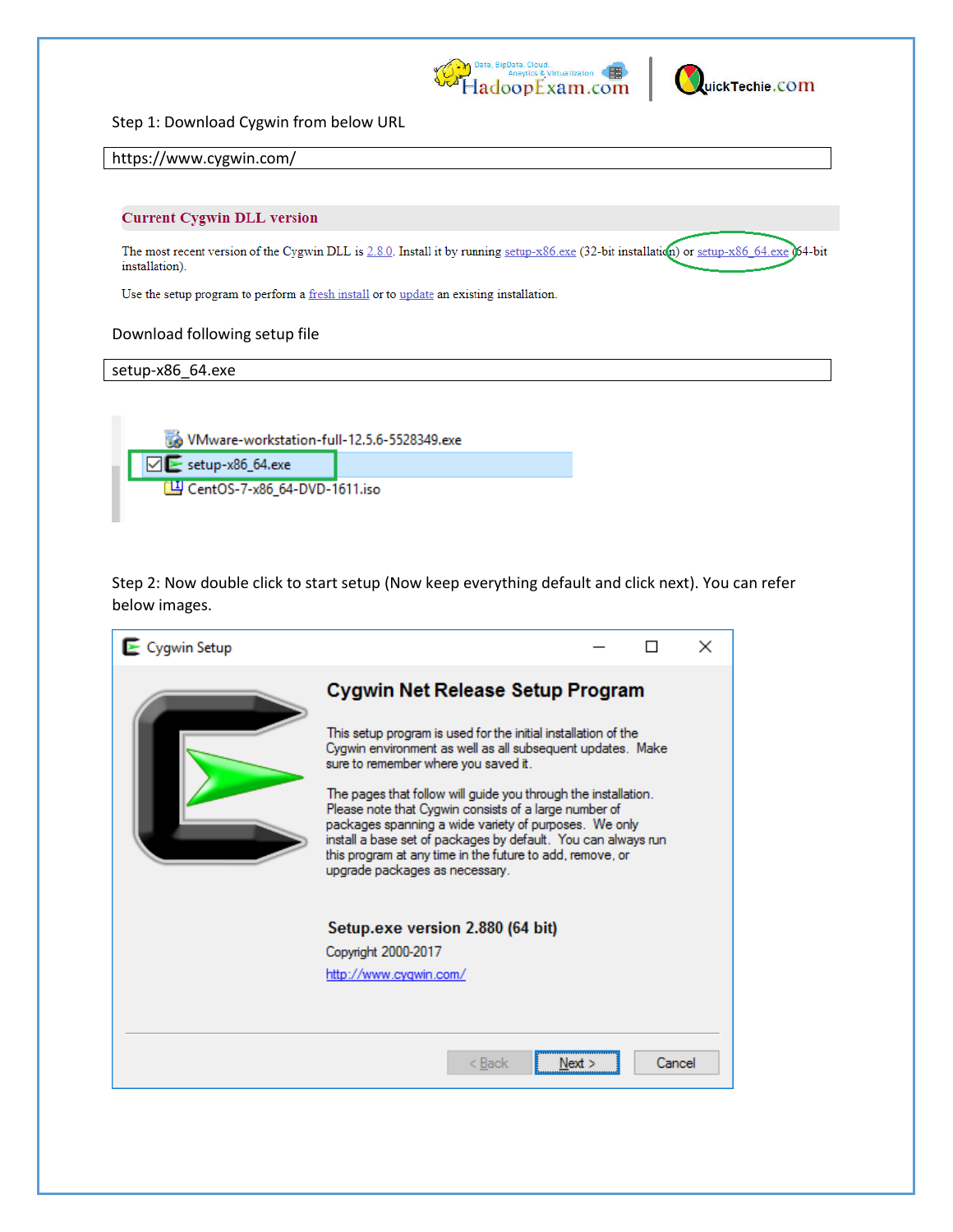|                                                                                                                                                                                                                                                                          | adoopExam.com | Anaytics & Virtualizaton |        |                            | uickTechie.COM |
|--------------------------------------------------------------------------------------------------------------------------------------------------------------------------------------------------------------------------------------------------------------------------|---------------|--------------------------|--------|----------------------------|----------------|
| E Cygwin Setup - Choose Installation Type                                                                                                                                                                                                                                |               |                          | □      | ×                          |                |
| <b>Choose A Download Source</b><br>Choose whether to install or download from the internet, or install from files in<br>a local directory.                                                                                                                               |               |                          |        |                            |                |
| <b>Olnstall from Internet</b><br>(downloaded files will be kept for future re-use)<br>◯ Download Without Installing                                                                                                                                                      |               |                          |        |                            |                |
| ◯ Install from Local Directory                                                                                                                                                                                                                                           |               |                          |        |                            |                |
|                                                                                                                                                                                                                                                                          |               |                          |        |                            |                |
|                                                                                                                                                                                                                                                                          |               |                          |        |                            |                |
|                                                                                                                                                                                                                                                                          |               |                          |        |                            |                |
|                                                                                                                                                                                                                                                                          | $<$ Back      | Next >                   |        | Cancel                     |                |
| E Cygwin Setup - Choose Installation Directory<br><b>Select Root Install Directory</b><br>Select the directory where you want to install Cygwin. Also choose a few<br>installation parameters.                                                                           |               |                          | П      | ×<br>$\blacktriangleright$ |                |
| Root Directory                                                                                                                                                                                                                                                           |               |                          |        |                            |                |
| C:\cygwin64                                                                                                                                                                                                                                                              |               |                          | Browse |                            |                |
|                                                                                                                                                                                                                                                                          |               |                          |        |                            |                |
| Install For                                                                                                                                                                                                                                                              |               |                          |        |                            |                |
| All Users (RECOMMENDED)<br>Cygwin will be available to all users of the system.                                                                                                                                                                                          |               |                          |        |                            |                |
|                                                                                                                                                                                                                                                                          |               |                          |        |                            |                |
| U Just Me<br>Cygwin will still be available to all users, but Desktop Icons, Cygwin Menu Entries, and important<br>Installer information are only available to the current user. Only select this if you lack<br>Administrator privileges or if you have specific needs. |               |                          |        |                            |                |
|                                                                                                                                                                                                                                                                          |               |                          |        |                            |                |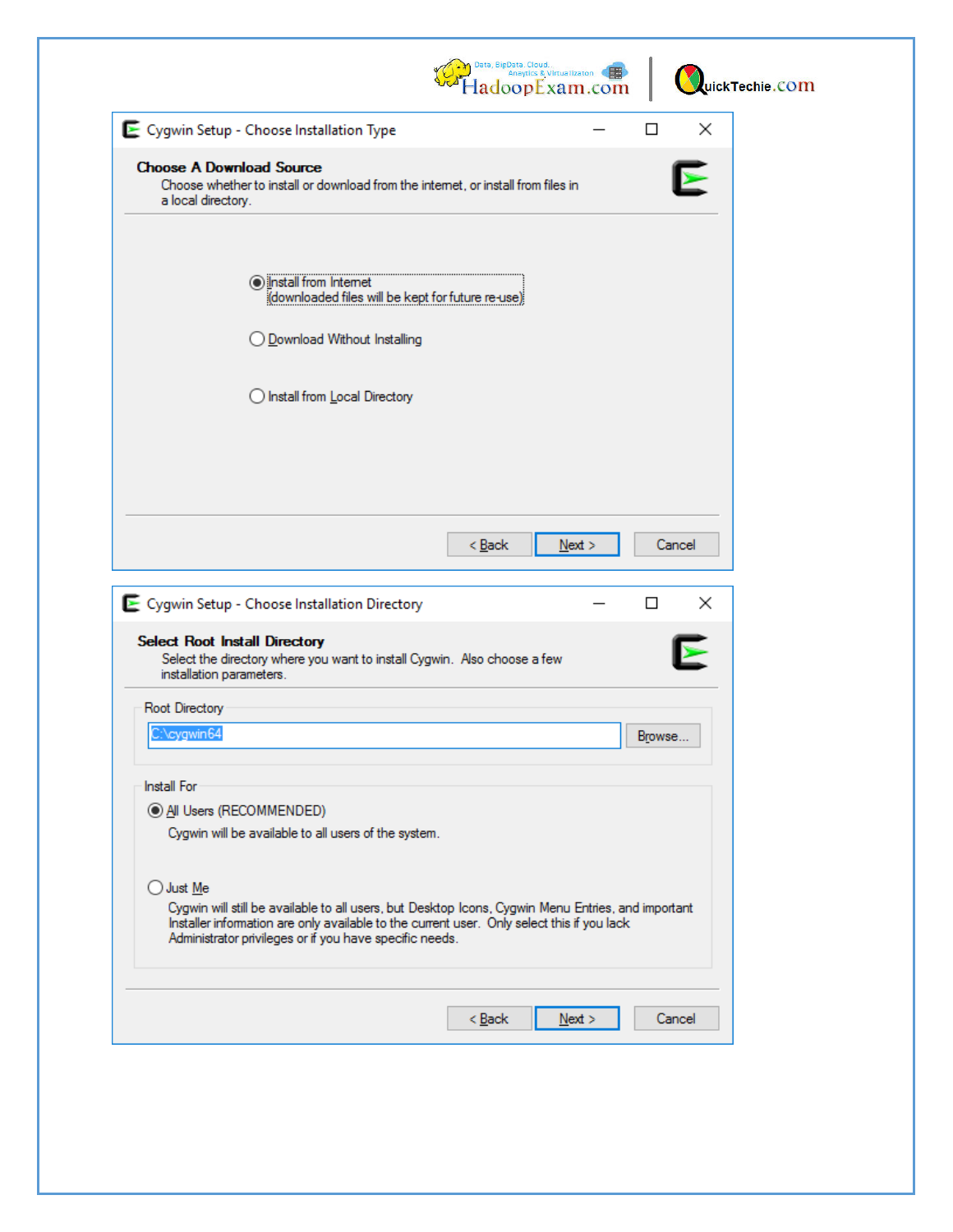|                                                                                                                                                                                               | $\overline{\text{4aloop}}^{\text{Data, BigData. Cloud.}}_{\text{Anyities & \text{Virtualization}}}\ \overline{\text{4aloopExam.com}}$ |        | uickTechie.COM |
|-----------------------------------------------------------------------------------------------------------------------------------------------------------------------------------------------|---------------------------------------------------------------------------------------------------------------------------------------|--------|----------------|
| E Cygwin Setup - Select Local Package Directory                                                                                                                                               |                                                                                                                                       | □      | ×              |
| <b>Select Local Package Directory</b><br>Select a directory where you want Setup to store the installation files it<br>downloads. The directory will be created if it does not already exist. |                                                                                                                                       |        |                |
| Local Package Directory                                                                                                                                                                       |                                                                                                                                       |        |                |
| C:\Users\hadoo\Downloads                                                                                                                                                                      |                                                                                                                                       | Browse |                |
|                                                                                                                                                                                               | $<$ Back<br>$N$ ext >                                                                                                                 |        | Cancel         |
| E Cygwin Setup - Select Connection Type                                                                                                                                                       |                                                                                                                                       | □      | $\times$       |
| <b>Select Your Internet Connection</b><br>Setup needs to know how you want it to connect to the internet. Choose<br>the appropriate settings below.                                           |                                                                                                                                       |        |                |
| <b>O</b> Direct Connection<br>◯ Use System Proxy Settings<br>) Use HTTP/FTP <u>P</u> roxy:<br>Proxy Host<br>Port 80<br>Direct Connection (legacy)                                             |                                                                                                                                       |        |                |
|                                                                                                                                                                                               | $< $ Back<br>$N$ ext >                                                                                                                |        | Cancel         |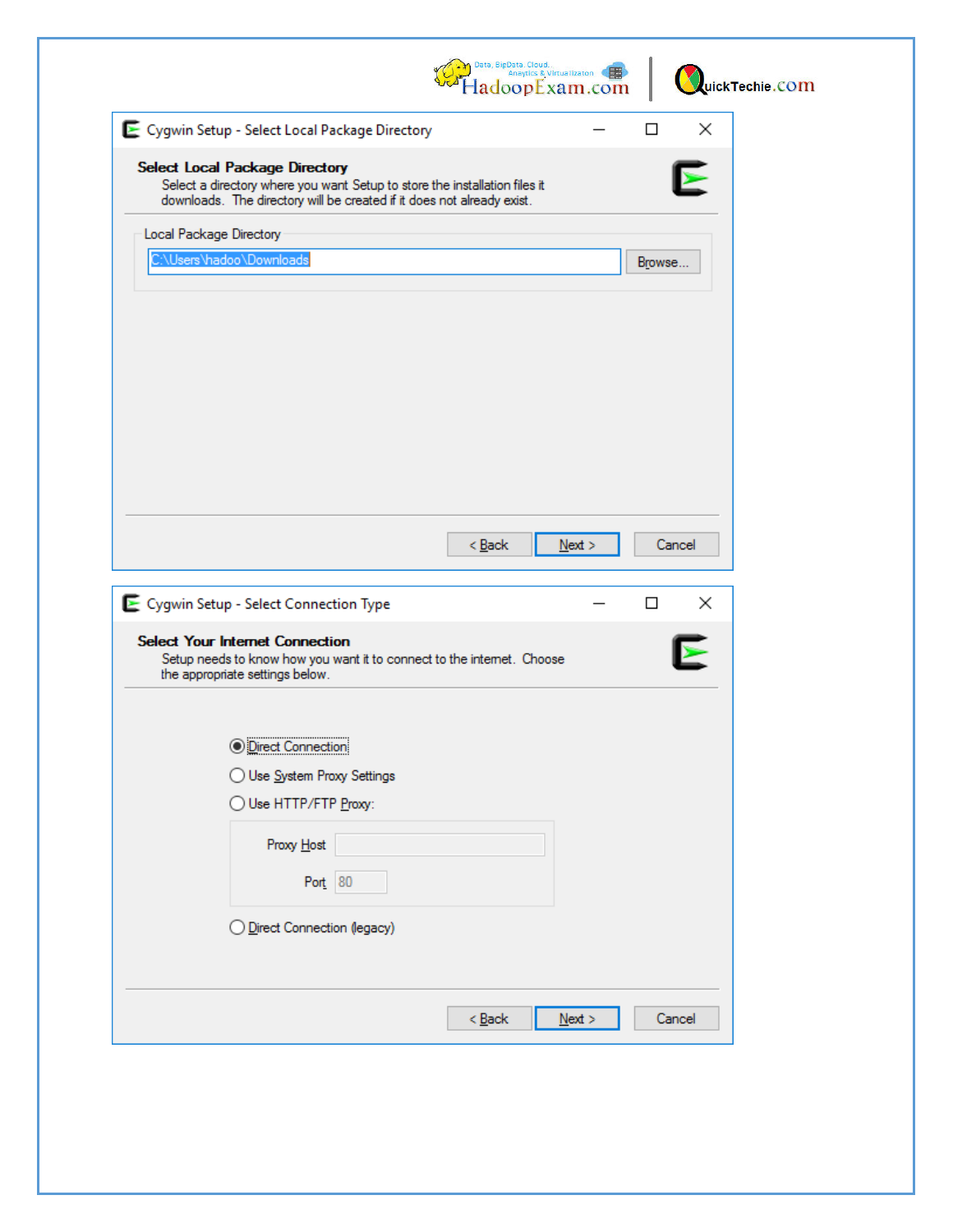|                                          |                    |                                                                                                                                                                                                                               |                                                                                                                                               |          |   | HadoopExam.com |        |        |          | uickTechie.COM |
|------------------------------------------|--------------------|-------------------------------------------------------------------------------------------------------------------------------------------------------------------------------------------------------------------------------|-----------------------------------------------------------------------------------------------------------------------------------------------|----------|---|----------------|--------|--------|----------|----------------|
| E Cygwin Setup - Choose Download Site(s) |                    |                                                                                                                                                                                                                               |                                                                                                                                               |          |   |                | □      |        | ×        |                |
| <b>Choose A Download Site</b>            |                    |                                                                                                                                                                                                                               | Choose a site from this list, or add your own sites to the list                                                                               |          |   |                |        |        |          |                |
|                                          |                    | Available Download Sites:                                                                                                                                                                                                     |                                                                                                                                               |          |   |                |        |        |          |                |
|                                          |                    | http://mirrors.koehn.com<br>http://mirrors.metapeer.com<br>http://www.pirbot.com<br>ftp://mirrors.xmission.com<br>http://mirrors.xmission.com<br>ftp://ftp.gtlib.gatech.edu<br>http://mirror.cs.vt.edu<br>http://ftp.daum.net | http://cygwin.mirror.constant.com<br>http://cygwin.mirrors.hoobly.com<br>http://cygwin.parentingamerica.com<br>http://cygwin.skazkaforyou.com |          | ∧ |                |        |        |          |                |
|                                          |                    | http://mirror.nexcess.net<br>فالمرابط المرابي المالي والمستحققين والمستحمل الرابطة                                                                                                                                            |                                                                                                                                               |          | v |                |        |        |          |                |
| User URL:                                |                    |                                                                                                                                                                                                                               |                                                                                                                                               |          |   | Add            |        |        |          |                |
|                                          |                    |                                                                                                                                                                                                                               |                                                                                                                                               |          |   |                |        |        |          |                |
|                                          |                    |                                                                                                                                                                                                                               |                                                                                                                                               |          |   |                |        |        |          |                |
| Cygwin Setup                             |                    |                                                                                                                                                                                                                               |                                                                                                                                               | $<$ Back |   | $N$ ext >      | $\Box$ | Cancel | $\times$ |                |
| <b>Progress</b>                          |                    |                                                                                                                                                                                                                               | This page displays the progress of the download or installation.                                                                              |          |   |                |        |        |          |                |
|                                          |                    |                                                                                                                                                                                                                               |                                                                                                                                               |          |   |                |        |        |          |                |
|                                          | Downloading        |                                                                                                                                                                                                                               |                                                                                                                                               |          |   |                |        |        |          |                |
|                                          | 2019328 828.6 kB/s |                                                                                                                                                                                                                               | setup xz from http://cygwin.mirror.constant.com/x86_64                                                                                        |          |   |                |        |        |          |                |
|                                          | Progress:          |                                                                                                                                                                                                                               |                                                                                                                                               |          |   |                |        |        |          |                |
|                                          |                    |                                                                                                                                                                                                                               |                                                                                                                                               |          |   |                |        |        |          |                |
|                                          |                    |                                                                                                                                                                                                                               |                                                                                                                                               |          |   |                |        |        |          |                |
|                                          |                    |                                                                                                                                                                                                                               |                                                                                                                                               | $Back$   |   | $N$ ext >      |        | Cancel |          |                |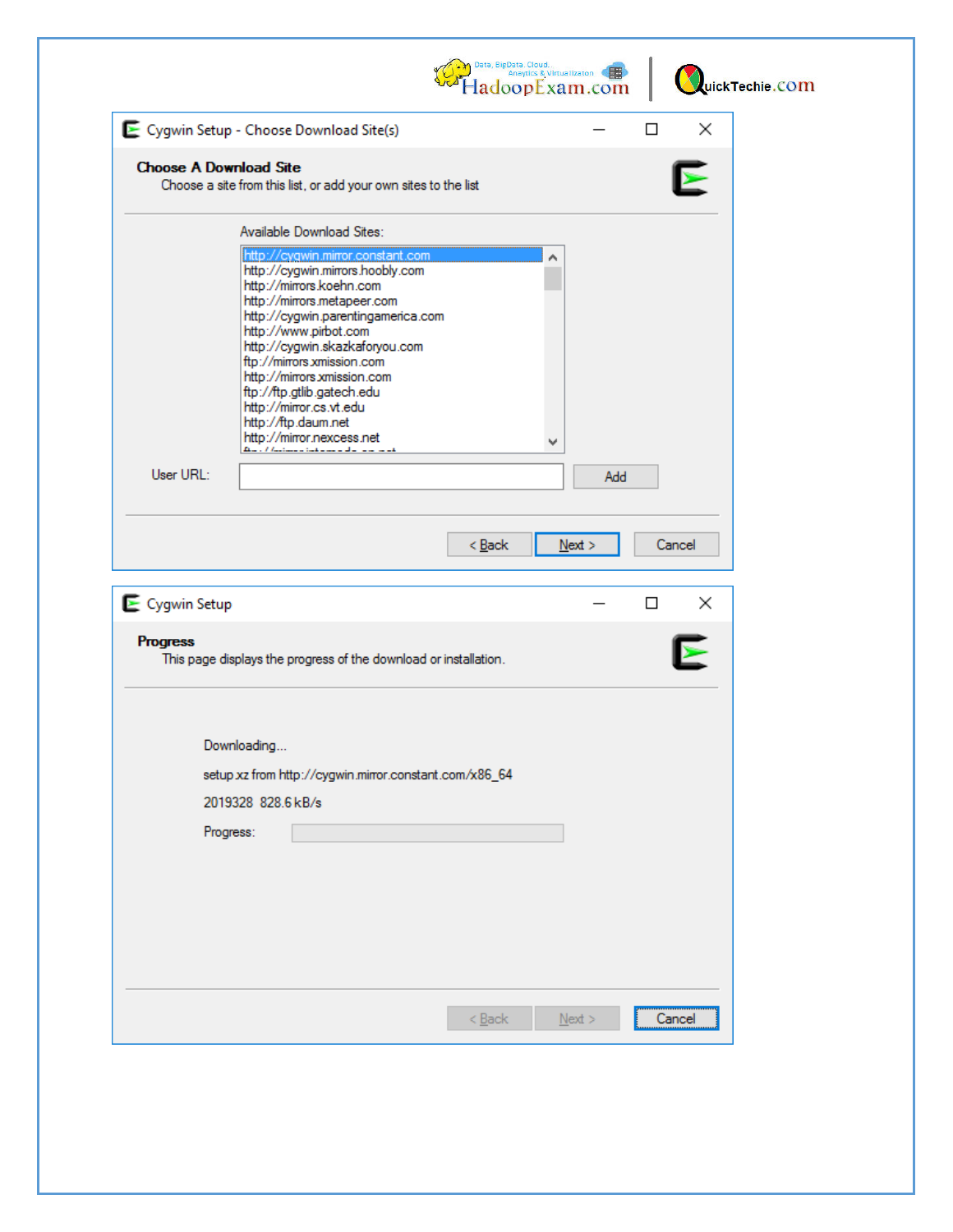|                                                                                             | Data, BigData. Cloud.<br>Anaytics & Virtualizaton<br><b>HadoopExam.com</b> |      |   |                       | uickTechie.COM |
|---------------------------------------------------------------------------------------------|----------------------------------------------------------------------------|------|---|-----------------------|----------------|
| Cygwin Setup                                                                                |                                                                            |      | П | ×                     |                |
| <b>Progress</b><br>This page displays the progress of the download or installation.         |                                                                            |      |   | $\blacktriangleright$ |                |
| Downloading<br>setup xz from http://cygwin.mirror.constant.com/x86_64<br>2019328 828.6 kB/s |                                                                            |      |   |                       |                |
| Progress:                                                                                   |                                                                            |      |   |                       |                |
|                                                                                             |                                                                            |      |   |                       |                |
|                                                                                             |                                                                            |      |   |                       |                |
|                                                                                             | < Back                                                                     | Next |   | Cancel                |                |

Step 3: Let's keep the installation as default and click next.

| View Category<br>Search<br>$\checkmark$   | $Clear$        |         | ○ Keep  © Current |  |
|-------------------------------------------|----------------|---------|-------------------|--|
| Category New                              | Bin? Src? Size | Package |                   |  |
| <b>E All O Default</b>                    |                |         |                   |  |
| El Accessibility O Default                |                |         |                   |  |
| El Admin O Default                        |                |         |                   |  |
| 田 Archive O Default<br>El Audio O Default |                |         |                   |  |
| El Base O Default                         |                |         |                   |  |
| <b>El Database © Default</b>              |                |         |                   |  |
| El Debug O Default                        |                |         |                   |  |
| El Devel O Default                        |                |         |                   |  |
| El Doc & Default                          |                |         |                   |  |
| El Editors O Default                      |                |         |                   |  |
| <b>El Games O Default</b>                 |                |         |                   |  |
| El GNOME O Default                        |                |         |                   |  |
| El Graphics O Default                     |                |         |                   |  |
| El Interpreters O Default                 |                |         |                   |  |
| El KDE O Default                          |                |         |                   |  |
| El Libs © Default                         |                |         |                   |  |
| El Lua & Default                          |                |         |                   |  |
| <b>FELXDE O Default</b>                   |                |         |                   |  |
|                                           |                |         |                   |  |
|                                           |                |         |                   |  |
|                                           |                |         |                   |  |
|                                           |                |         |                   |  |
|                                           |                |         |                   |  |
|                                           |                |         |                   |  |
|                                           |                |         |                   |  |
|                                           |                |         |                   |  |
|                                           |                |         |                   |  |
|                                           |                |         |                   |  |
|                                           |                |         |                   |  |
|                                           |                |         |                   |  |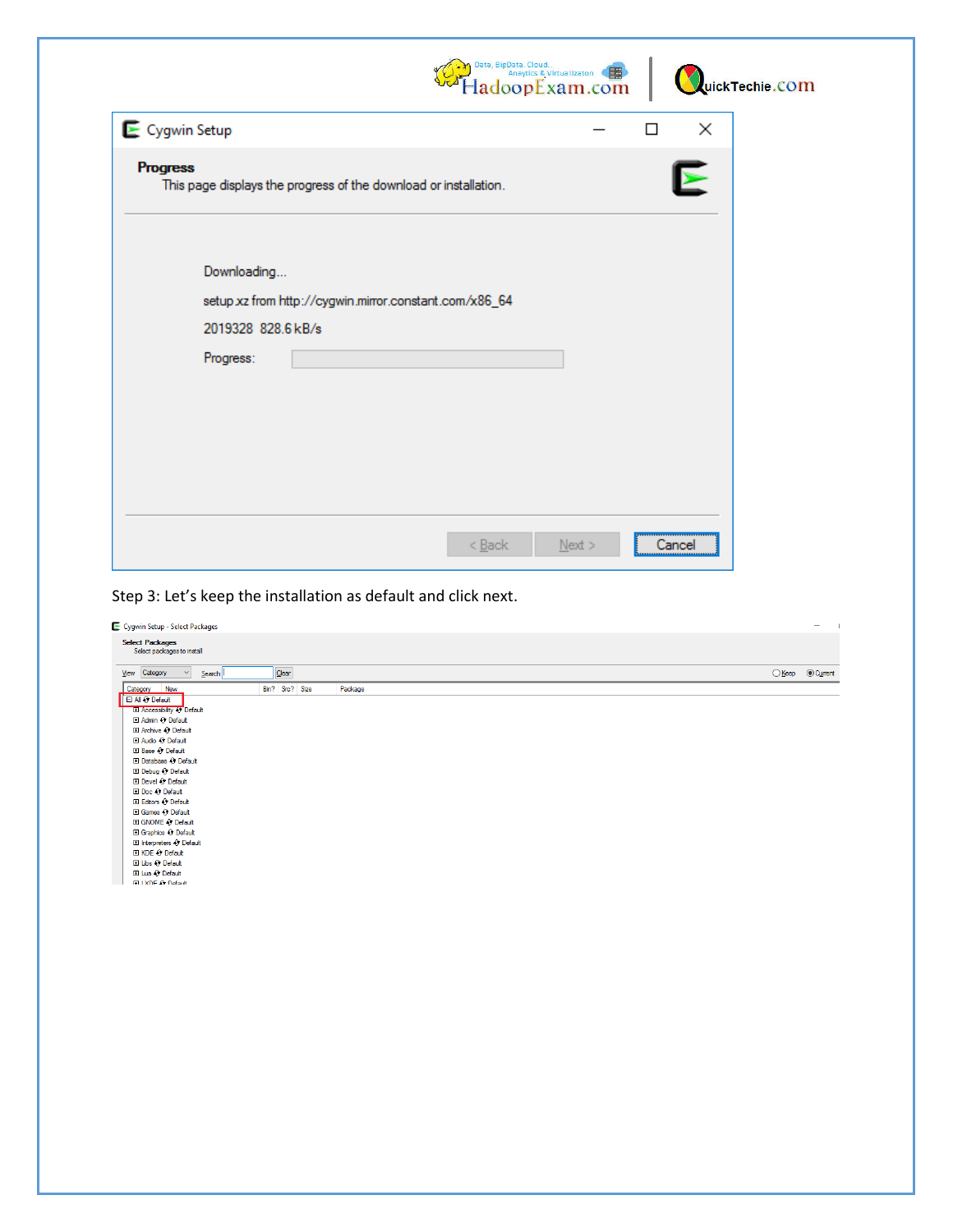|                 |                                                                                               | Data, BigData.<br>& Virtualizaton<br>adoopExam.com |   |   |        | uickTechie.COM |
|-----------------|-----------------------------------------------------------------------------------------------|----------------------------------------------------|---|---|--------|----------------|
|                 | E Cygwin Setup - Resolving Dependencies                                                       |                                                    |   | □ | ×      |                |
|                 | <b>Resolving Dependencies</b><br>The following packages are required to satisfy dependencies. |                                                    |   |   | Å      |                |
| bzip2           | $(1.0.6-3)$<br>BZip file de/compressor<br>Required by: tar                                    |                                                    |   | ∧ |        |                |
| ca-certificates | $(2.14-1)$<br>CA root certificates<br>Required by: libopenssI100                              |                                                    |   |   |        |                |
| groff           | $(1.22.3-1)$<br><b>GNU</b> roff formatter<br>Required by: man-db                              |                                                    |   | w |        |                |
| ∢               |                                                                                               |                                                    | ⋗ |   |        |                |
|                 | Select required packages (RECOMMEN                                                            |                                                    |   |   |        |                |
|                 |                                                                                               | $<$ Back<br>Next                                   |   |   | Cancel |                |

It will take some time to get completed.

| ► 8% - Cygwin Setup                                                                                              |      |        | $\times$ |
|------------------------------------------------------------------------------------------------------------------|------|--------|----------|
| <b>Progress</b><br>This page displays the progress of the download or installation.                              |      |        |          |
| Downloading<br>ca-certificates-2.14-1.tar.xz from http://cygwin.mirror.constant.c<br>62 % (262k/417k) 578.7 kB/s |      |        |          |
| Package:                                                                                                         |      |        |          |
| Total:                                                                                                           |      |        |          |
| Disk:                                                                                                            |      |        |          |
|                                                                                                                  |      |        |          |
|                                                                                                                  |      |        |          |
|                                                                                                                  |      |        |          |
| < Back                                                                                                           | Next | Cancel |          |

Now it will ask to create shortcuts on desktop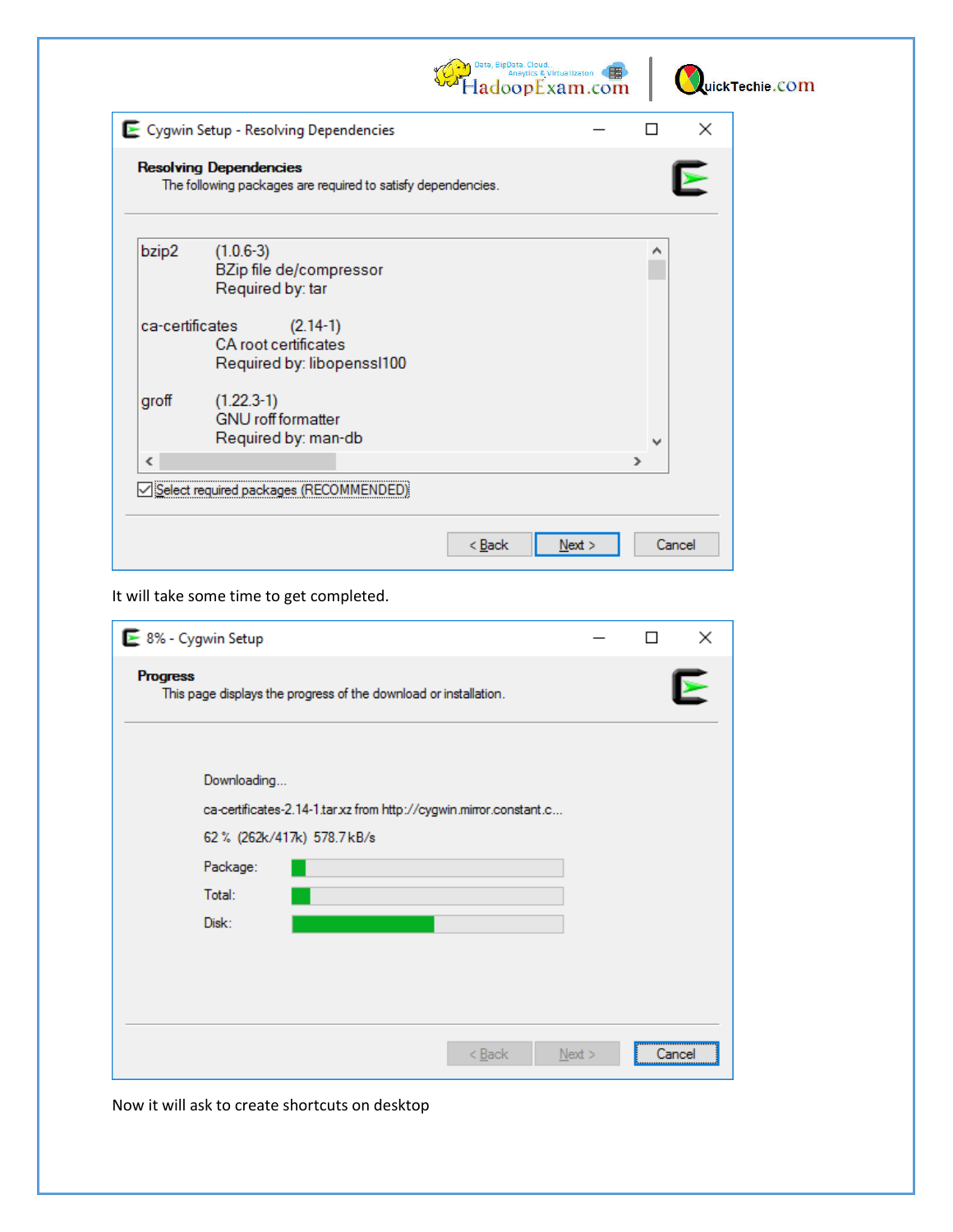| Data, BigData.<br><b>Anaytics &amp; Virtualizaton</b><br>ladoopExam.com                                                    |   |                       | uickTechie.COM |
|----------------------------------------------------------------------------------------------------------------------------|---|-----------------------|----------------|
| E Cygwin Setup - Installation Status and Create Icons                                                                      | П | $\times$              |                |
| <b>Create Icons</b><br>Tell setup if you want it to create a few icons for convenient access to the<br>Cygwin environment. |   | $\blacktriangleright$ |                |
| ○ Create icon on Desktop<br>Add icon to Start Menu                                                                         |   |                       |                |
| <b>Installation Status</b><br>Installation Complete                                                                        |   |                       |                |
| $<$ Back<br>Finish                                                                                                         |   | Cancel                |                |

Step 4 : Now start Cygwin from desktop



You can see below window, and you can try some linux commands e.g pwd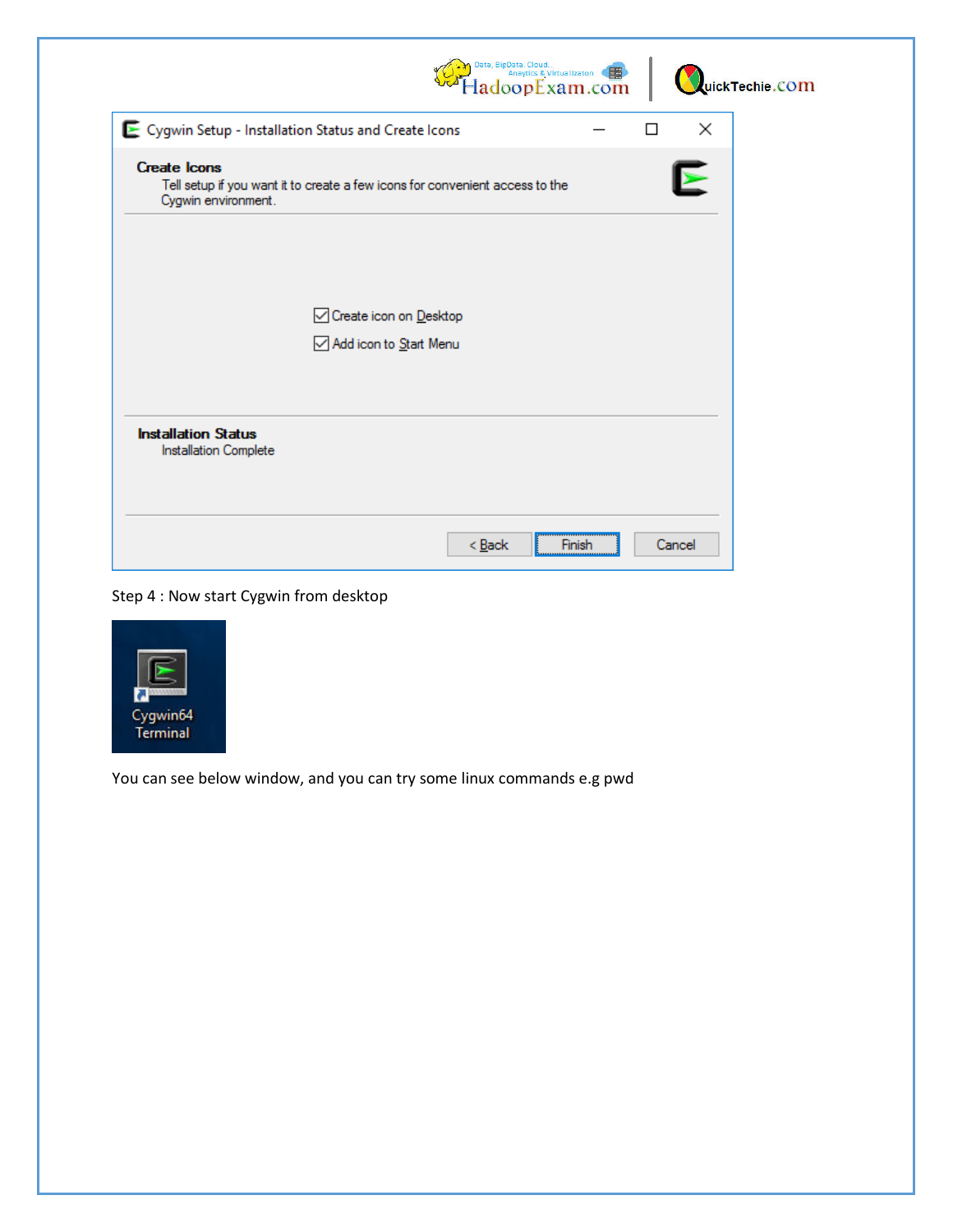



| 돈~                                                                                                                                                                                     | $\Box$ | $\times$ |
|----------------------------------------------------------------------------------------------------------------------------------------------------------------------------------------|--------|----------|
| Copying skeleton files.<br>These files are for the users to personalise their cygwin experience.                                                                                       |        |          |
| They will never be overwritten nor automatically updated.                                                                                                                              |        |          |
| $'./.$ bashrc' -> '/home/hadoo//.bashrc'<br>'./.bash_profile' -> '/home/hadoo//.bash_profile'<br>'./.inputrc' -> '/home/hadoo//.inputrc'<br>$',$ /.profile' -> '/home/hadoo//.profile' |        |          |
| hadoo@HadoopExam ~<br>$s$ $1s$ $-1tr$<br>total 0                                                                                                                                       |        |          |
| adoo@HadoopExam ~<br>S pw<br>-bash: pw: command not found                                                                                                                              |        |          |
| hadoo@HadoopExam ~<br>S pwd<br>/home/hadoo                                                                                                                                             |        |          |
| adoo@HadoopExam ~<br>s                                                                                                                                                                 |        |          |
|                                                                                                                                                                                        |        |          |
|                                                                                                                                                                                        |        |          |
|                                                                                                                                                                                        |        |          |
|                                                                                                                                                                                        |        |          |
|                                                                                                                                                                                        |        |          |
|                                                                                                                                                                                        |        |          |

Step 5: Now ping virtual machine from Cygwin

ping **192.168.182.101**

```
adoo@HadoopExam ~
 ping 192.168.182.101
Pinging 192.168.182.101 with 32 bytes of data:
Reply from 192.168.182.101: bytes=32 time<1ms TTL=64
Reply from 192.168.182.101: bytes=32 time<1ms TTL=64
Reply from 192.168.182.101: bytes=32 time<1ms TTL=64
Reply from 192.168.182.101: bytes=32 time<1ms TTL=64
Ping statistics for 192.168.182.101:
   Packets: Sent = 4, Received = 4, Lost = 0 (0% loss),
Approximate round trip times in milli-seconds:
   Minimum = Oms, Maximum = Oms, Average = Oms
```
Step 6 : To go to your machine c drive. Type below command

cd /cygdrive/c

Step 7: Now install different packages in Cygwin. We will install following two packages

ssh(openssh) inetutils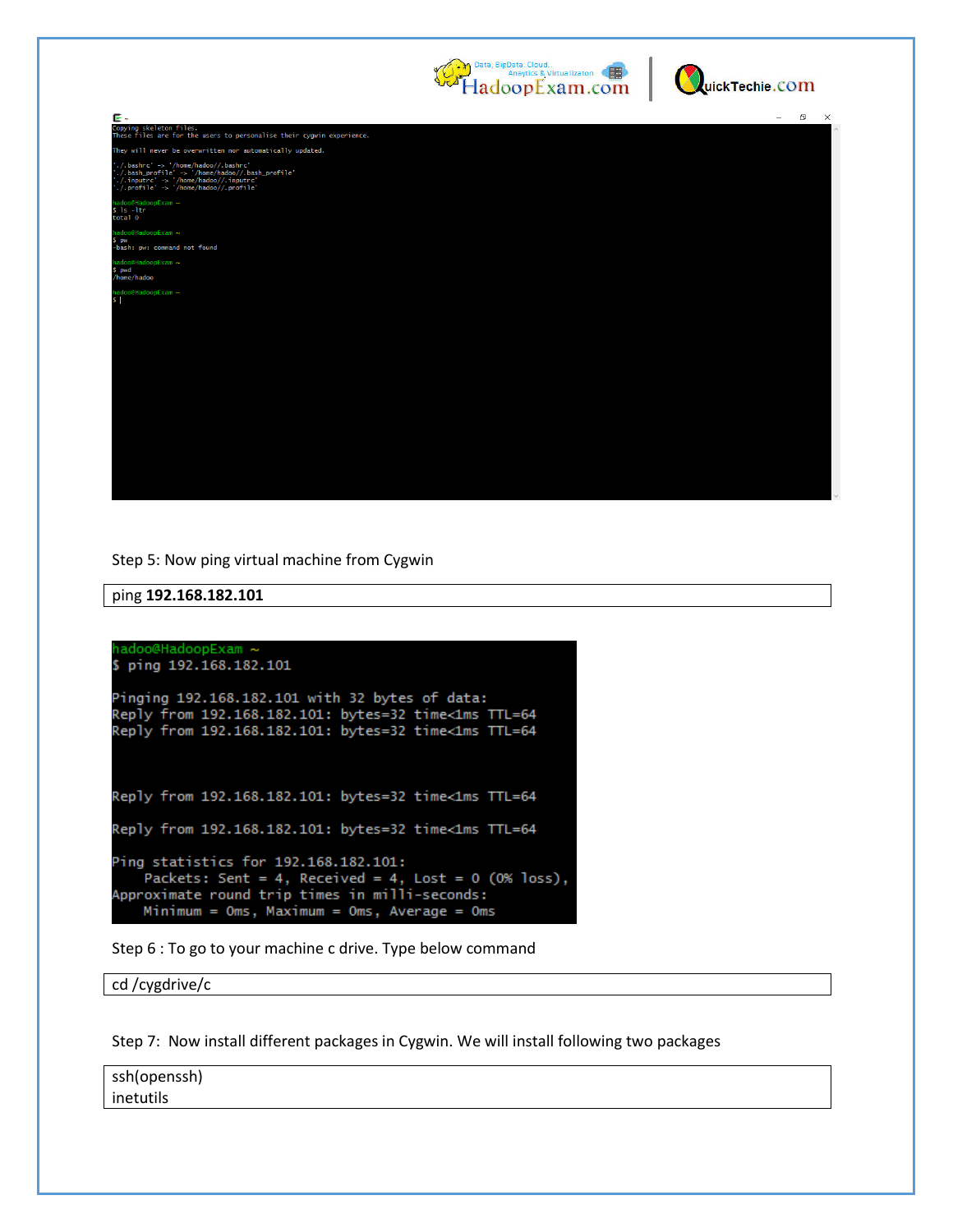



# Start Cygwin setup(setup-x86\_64.exe) again until you reach the package selection.

## Search for openssh and select

| E Cygwin Setup - Select Packages                      |                                                            | $\Box$<br>$\overline{\phantom{a}}$<br>$\times$    |
|-------------------------------------------------------|------------------------------------------------------------|---------------------------------------------------|
| <b>Select Packages</b><br>Select packages to install  |                                                            | Ε                                                 |
| Qear<br>View Category<br>Search openssh<br>$\backsim$ |                                                            | $\bigcirc$ Keep $\bigcirc$ Cyment $\bigcirc$ Test |
| Category<br>Current<br>New<br><b>E All O Default</b>  | Bin? Src? Size<br>Package                                  | $\wedge$                                          |
| <b>El Debug ⊙ Default</b><br>□ Net ⊙ Default          |                                                            |                                                   |
| 07.5p1-1<br>El X11 O Default                          | ⊠□<br>750k openssh: The OpenSSH server and client programs |                                                   |
|                                                       |                                                            |                                                   |
|                                                       |                                                            |                                                   |
|                                                       |                                                            |                                                   |
|                                                       |                                                            |                                                   |
|                                                       |                                                            |                                                   |
|                                                       |                                                            |                                                   |
|                                                       |                                                            |                                                   |
|                                                       |                                                            |                                                   |
|                                                       |                                                            |                                                   |
| $\langle$                                             |                                                            | $\vee$<br>$\,$                                    |
| Hide obsolete packages                                |                                                            |                                                   |
|                                                       |                                                            | $< 8$ ack<br>$Next$<br>Cancel                     |

## Search for inetutils and select

| Search netutils<br>Qear<br>View Category<br>$\vee$<br>Current<br>Bin? Src? Size<br>Category<br>New<br>Package<br>E All O Default<br>El Debug @ Default<br>□ Net O Default<br>$Q$ 1.9.1-2<br>244k inetutils: Common networking clients and servers (clients)<br>$\boxtimes$<br>$\Box$<br><b>O</b> Skip<br>nja<br>155k inetutils-server: Common networking clients and servers (servers)<br>nja | $\bigcirc$ Keep $\circledcirc$ Current $\bigcirc$ Test |  |
|-----------------------------------------------------------------------------------------------------------------------------------------------------------------------------------------------------------------------------------------------------------------------------------------------------------------------------------------------------------------------------------------------|--------------------------------------------------------|--|
|                                                                                                                                                                                                                                                                                                                                                                                               |                                                        |  |
|                                                                                                                                                                                                                                                                                                                                                                                               |                                                        |  |
|                                                                                                                                                                                                                                                                                                                                                                                               |                                                        |  |
|                                                                                                                                                                                                                                                                                                                                                                                               |                                                        |  |
|                                                                                                                                                                                                                                                                                                                                                                                               |                                                        |  |
|                                                                                                                                                                                                                                                                                                                                                                                               |                                                        |  |
|                                                                                                                                                                                                                                                                                                                                                                                               |                                                        |  |
|                                                                                                                                                                                                                                                                                                                                                                                               |                                                        |  |
|                                                                                                                                                                                                                                                                                                                                                                                               |                                                        |  |
|                                                                                                                                                                                                                                                                                                                                                                                               |                                                        |  |
|                                                                                                                                                                                                                                                                                                                                                                                               |                                                        |  |
|                                                                                                                                                                                                                                                                                                                                                                                               |                                                        |  |
|                                                                                                                                                                                                                                                                                                                                                                                               |                                                        |  |
|                                                                                                                                                                                                                                                                                                                                                                                               |                                                        |  |
|                                                                                                                                                                                                                                                                                                                                                                                               |                                                        |  |
|                                                                                                                                                                                                                                                                                                                                                                                               |                                                        |  |
|                                                                                                                                                                                                                                                                                                                                                                                               |                                                        |  |
|                                                                                                                                                                                                                                                                                                                                                                                               |                                                        |  |
|                                                                                                                                                                                                                                                                                                                                                                                               |                                                        |  |
|                                                                                                                                                                                                                                                                                                                                                                                               |                                                        |  |
|                                                                                                                                                                                                                                                                                                                                                                                               |                                                        |  |
|                                                                                                                                                                                                                                                                                                                                                                                               |                                                        |  |
|                                                                                                                                                                                                                                                                                                                                                                                               |                                                        |  |
|                                                                                                                                                                                                                                                                                                                                                                                               |                                                        |  |
|                                                                                                                                                                                                                                                                                                                                                                                               |                                                        |  |
|                                                                                                                                                                                                                                                                                                                                                                                               |                                                        |  |
|                                                                                                                                                                                                                                                                                                                                                                                               |                                                        |  |
|                                                                                                                                                                                                                                                                                                                                                                                               |                                                        |  |
|                                                                                                                                                                                                                                                                                                                                                                                               |                                                        |  |
|                                                                                                                                                                                                                                                                                                                                                                                               |                                                        |  |
|                                                                                                                                                                                                                                                                                                                                                                                               |                                                        |  |

Click next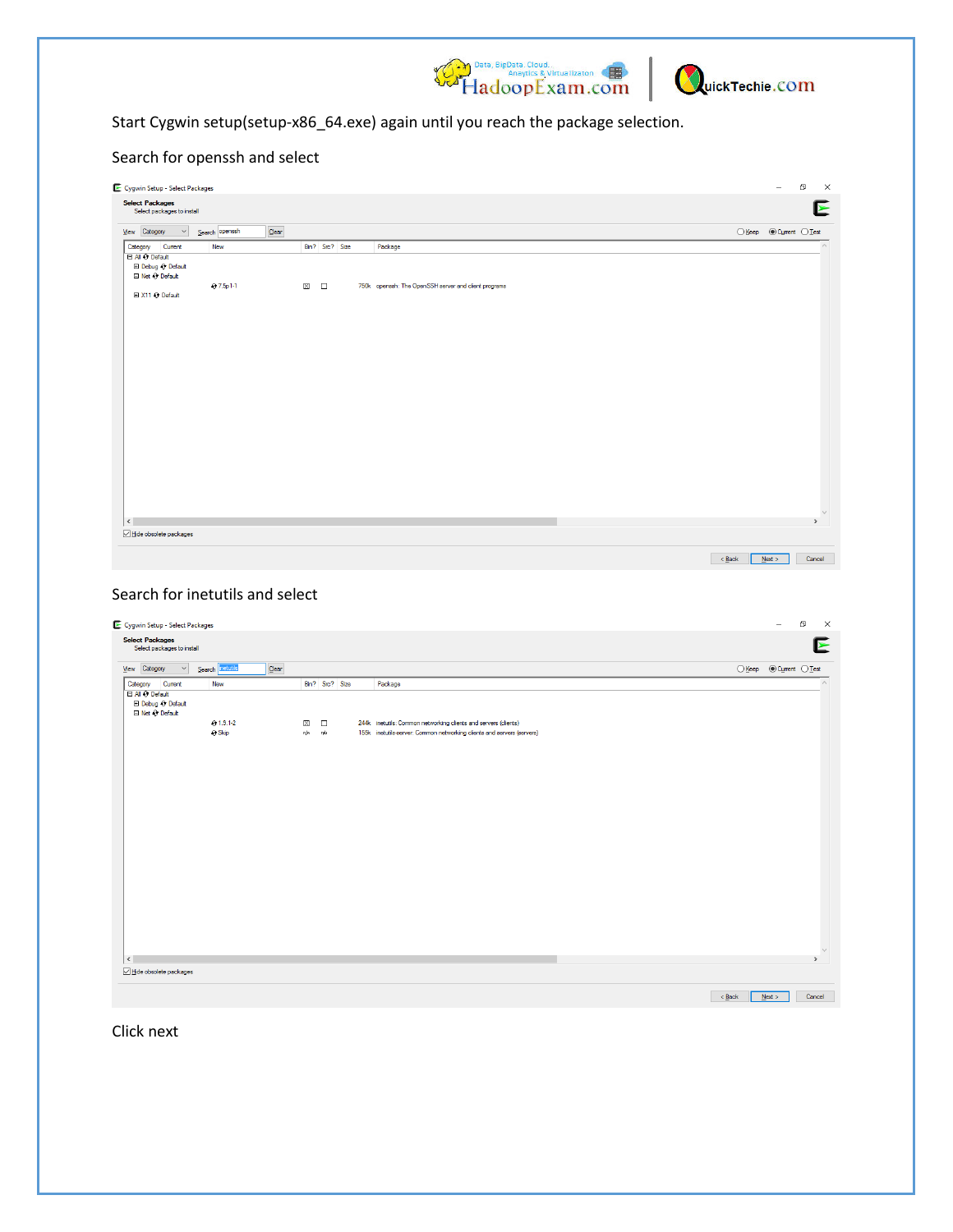

#### It will start installations

| ⊵ 0% - Cygwin Setup                                                                 |           | П      | ×                     |
|-------------------------------------------------------------------------------------|-----------|--------|-----------------------|
| <b>Progress</b><br>This page displays the progress of the download or installation. |           |        | $\blacktriangleright$ |
| Running<br>0/Perpetual<br>/etc/postinstall/0p_000_autorebase.dash                   |           |        |                       |
| Progress:                                                                           |           |        |                       |
| Total:                                                                              |           |        |                       |
| Disk:                                                                               |           |        |                       |
|                                                                                     |           |        |                       |
|                                                                                     |           |        |                       |
|                                                                                     |           |        |                       |
| $Back$                                                                              | $N$ ext > | Cancel |                       |

Once finished , you can see below window.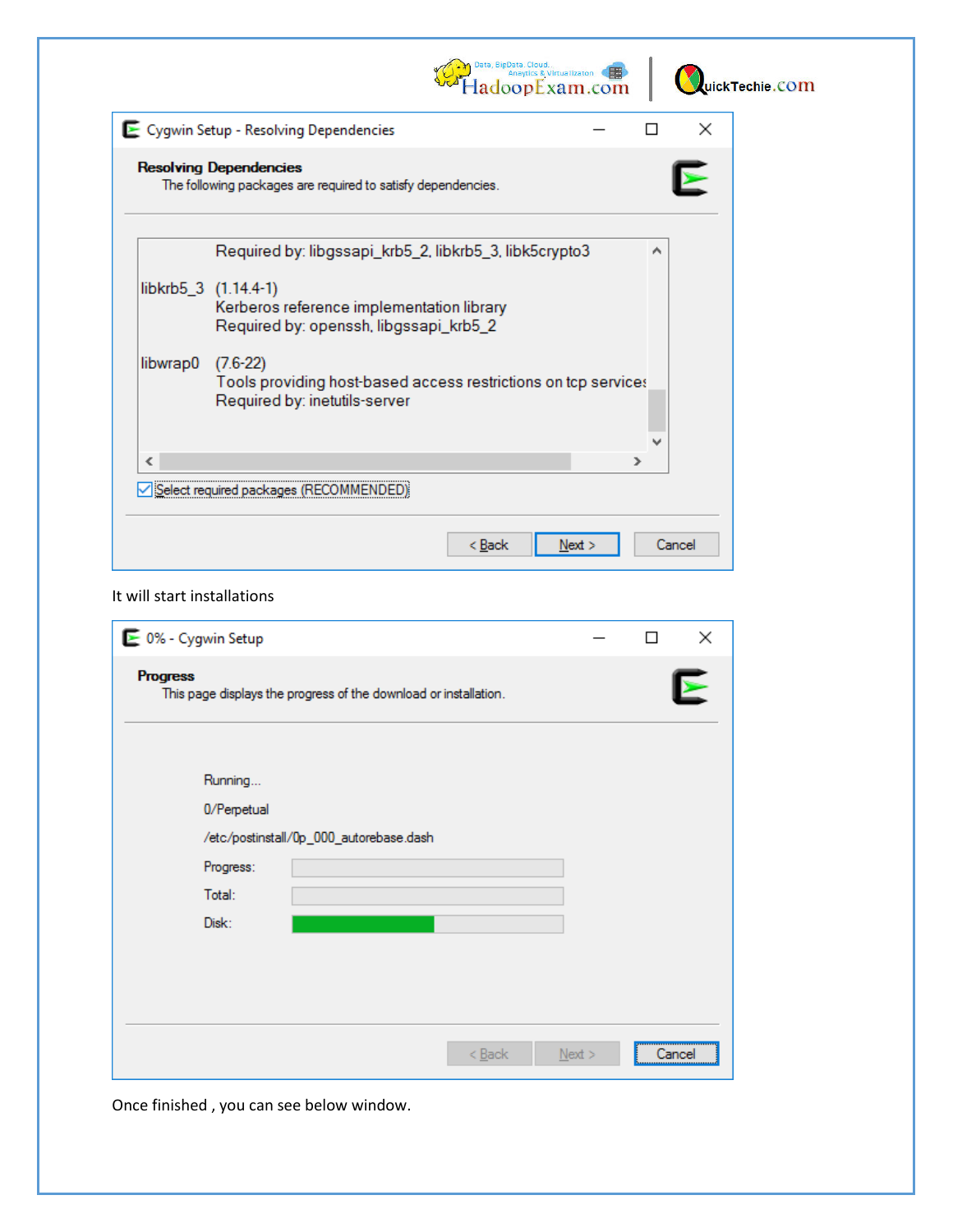| Data, BigData<br>Anaytics & Virtualizaton<br>ladoopExam.com                                                                |   | uickTechie.COM |
|----------------------------------------------------------------------------------------------------------------------------|---|----------------|
| E Cygwin Setup - Installation Status and Create Icons                                                                      | П | ×              |
| <b>Create Icons</b><br>Tell setup if you want it to create a few icons for convenient access to the<br>Cygwin environment. |   | ➤              |
| Create icon on Desktop<br>Add icon to Start Menu                                                                           |   |                |
| <b>Installation Status</b><br>Installation Complete                                                                        |   |                |
| < <u>B</u> ack<br>Finish                                                                                                   |   | Cancel         |

Step 8 : Now start Cygwin terminal and fire below ssh command to connect the VM.

ssh root@**192.168.182.101**

And enter password as hadoopexam, you are now connected to your vm

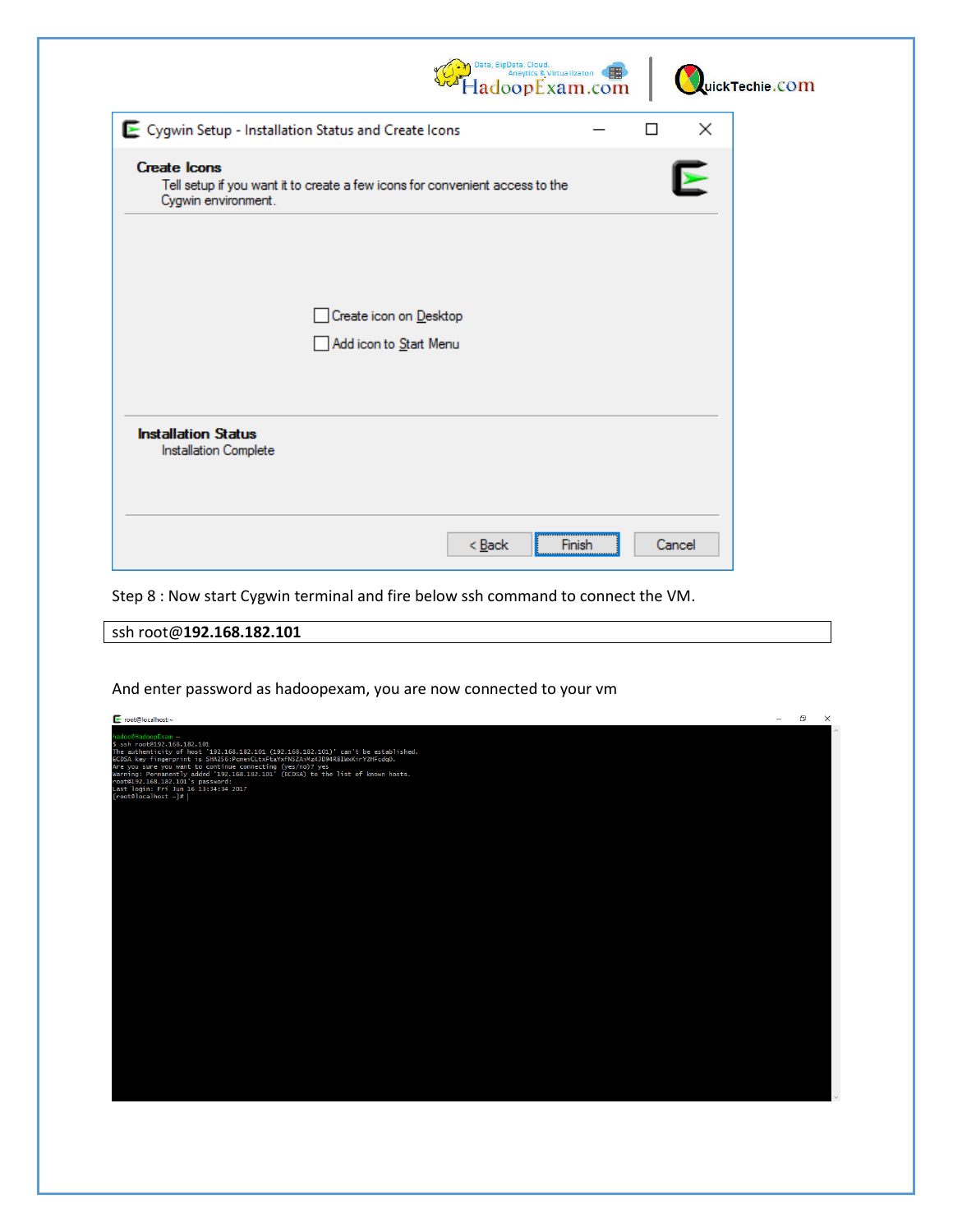



Setup Passwordless login to Remote Machine (Our Virtual Machine)

Step 9: Generate ssh public and private key from your windows machine, using below command on windows os in Cygwin terminal (Please be in home directory). **Don't enter anything else**.

ssh-keygen

| hadoo@HadoopExam ~                                                  |
|---------------------------------------------------------------------|
| \$ ssh-keygen                                                       |
| Generating public/private rsa key pair.                             |
| Enter file in which to save the key (/home/hadoo/.ssh/id_rsa):      |
| Enter passphrase (empty for no passphrase):                         |
| Enter same passphrase again:                                        |
| Your identification has been saved in /home/hadoo/.ssh/id_rsa.      |
| Your public key has been saved in /home/hadoo/.ssh/id_rsa.pub.      |
| The key fingerprint is:                                             |
| 5HA256:2XmRGIa1EJN2tHcpfFt8awEDSgyZTSeCnAwOCzZBDpw hadoo@HadoopExam |
| The key's randomart image is:                                       |
| +---[RSA 2048]----+                                                 |
| $=$ $*$ o. + oo@X=o. o                                              |
| $= E = 0^{\pm \pm \pm \pm} .00$                                     |
| $0 \cdot 0 + \frac{1}{2} + \frac{1}{2} + \frac{1}{2}$               |
| $0 0 = 0+$                                                          |
| 50.00                                                               |
| <b>Contract Contract</b>                                            |
|                                                                     |
|                                                                     |
|                                                                     |
| - [SHA256] -----+                                                   |

Step 10: Now we will copy public keys in Virtual Machine.

scp .ssh/id\_rsa.pub root@192.168.182.101:~/he.pub

Now we are having 'he.pub' on remote virtual machine. To check login to virtual machine

| hadoo@HadoopExam ~                                   |
|------------------------------------------------------|
| \$ scp .ssh/id_rsa.pub root@192.168.182.101:~/he.pub |
| root@192.168.182.101's password:                     |
| id_rsa.pub                                           |

Step 11: Login to remote VM.

```
ssh root@192.168.182.101
```
Now we have to add, windows public key as an authorized hosts. Hence, apply following command

cat he.pub >> .ssh/authorized\_keys

[root@localhost ~]# cat he.pub >> .ssh/authorized\_keys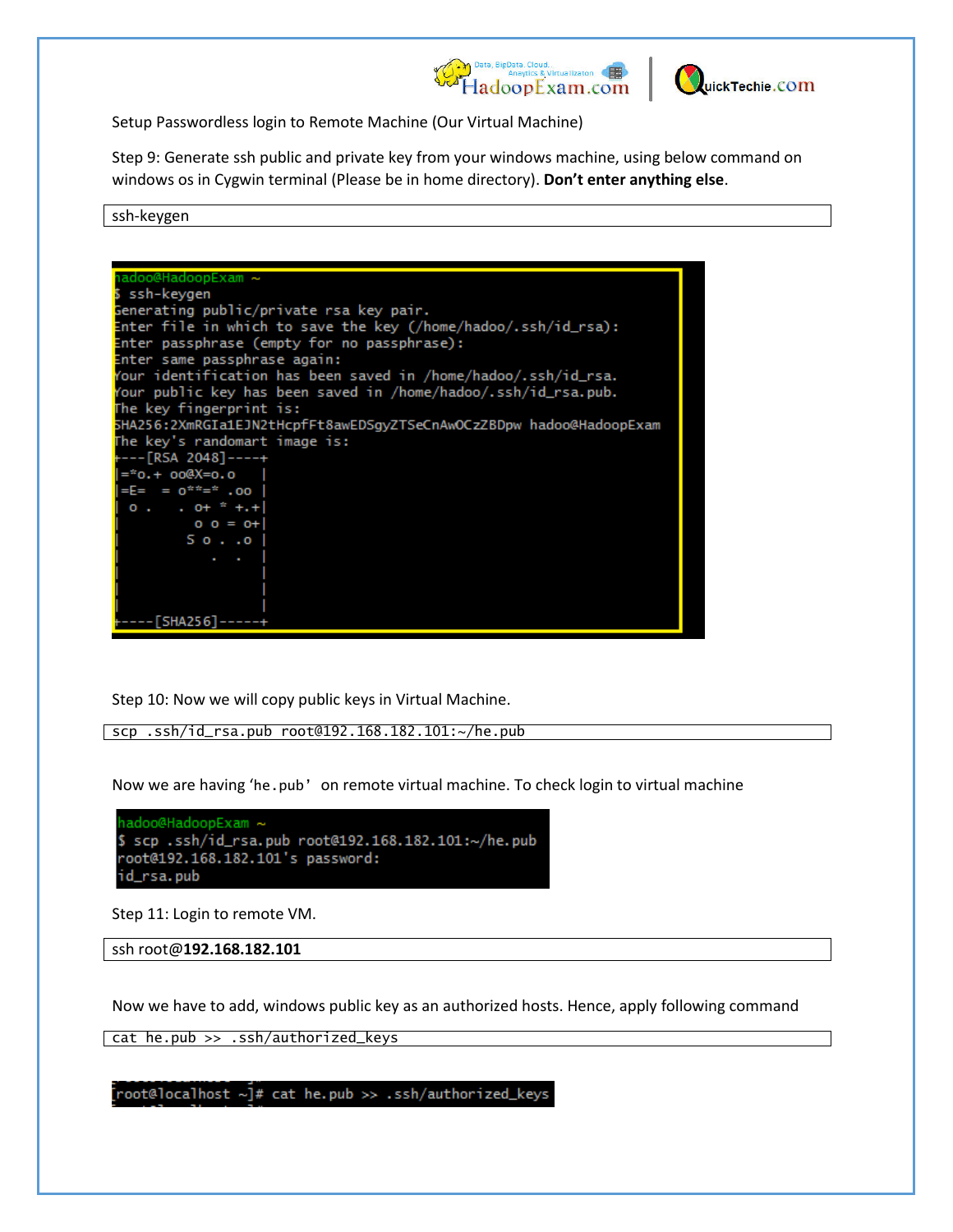



Check the content in authorized keys

cat .ssh/authorized\_keys

Step 12: Now exit from (Disconnect from vm and try to connect again, it should not ask for password)

ssh root@**192.168.182.101**

Now you can see, it is not asking for password.



Step 13: Now add our virtual machine in host file. So we can connect using alias, rather than ip address.

echo '192.168.182.101 hemain' >> /etc/hosts

If you get below error. It means, you don't have permissions to edit this file.

adoo@HadoopExam ~ hemain >> /etc/hosts echo 192.168.182.101 -bash: /etc/hosts: Permission denied

If you are an admin of this machine than run Cygwin as a administrator and then try above command again.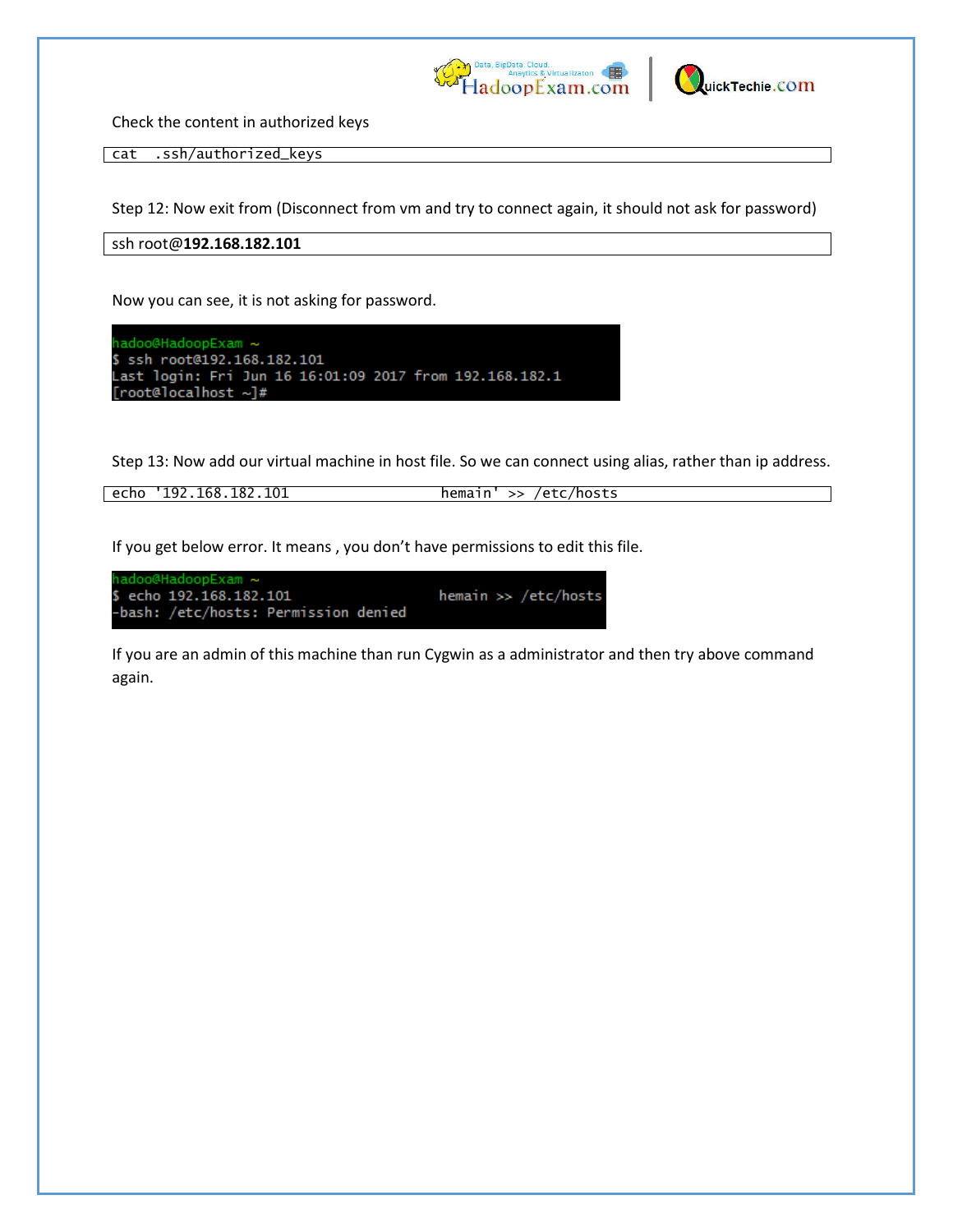



| Open                              |         |
|-----------------------------------|---------|
| Run with graphics processor       |         |
| Open file location                | dia     |
| Run as administrator              |         |
| Troubleshoot compatibility        |         |
| Pin to Start                      |         |
| 7-Zip                             |         |
| Edit with Notepad++               | e<br>il |
| Scan with Windows Defender        |         |
| Pin to taskbar                    |         |
| Restore previous versions         |         |
| Send to                           |         |
| Cut                               |         |
| Copy                              |         |
| Create shortcut                   |         |
| Delete                            |         |
| Rename                            |         |
| Properties                        |         |
|                                   |         |
| Cygwin64<br>R x64 3.3.2<br>iTunes |         |
| <b>Terminal</b>                   |         |

Once you are done, your host files should have content something like this.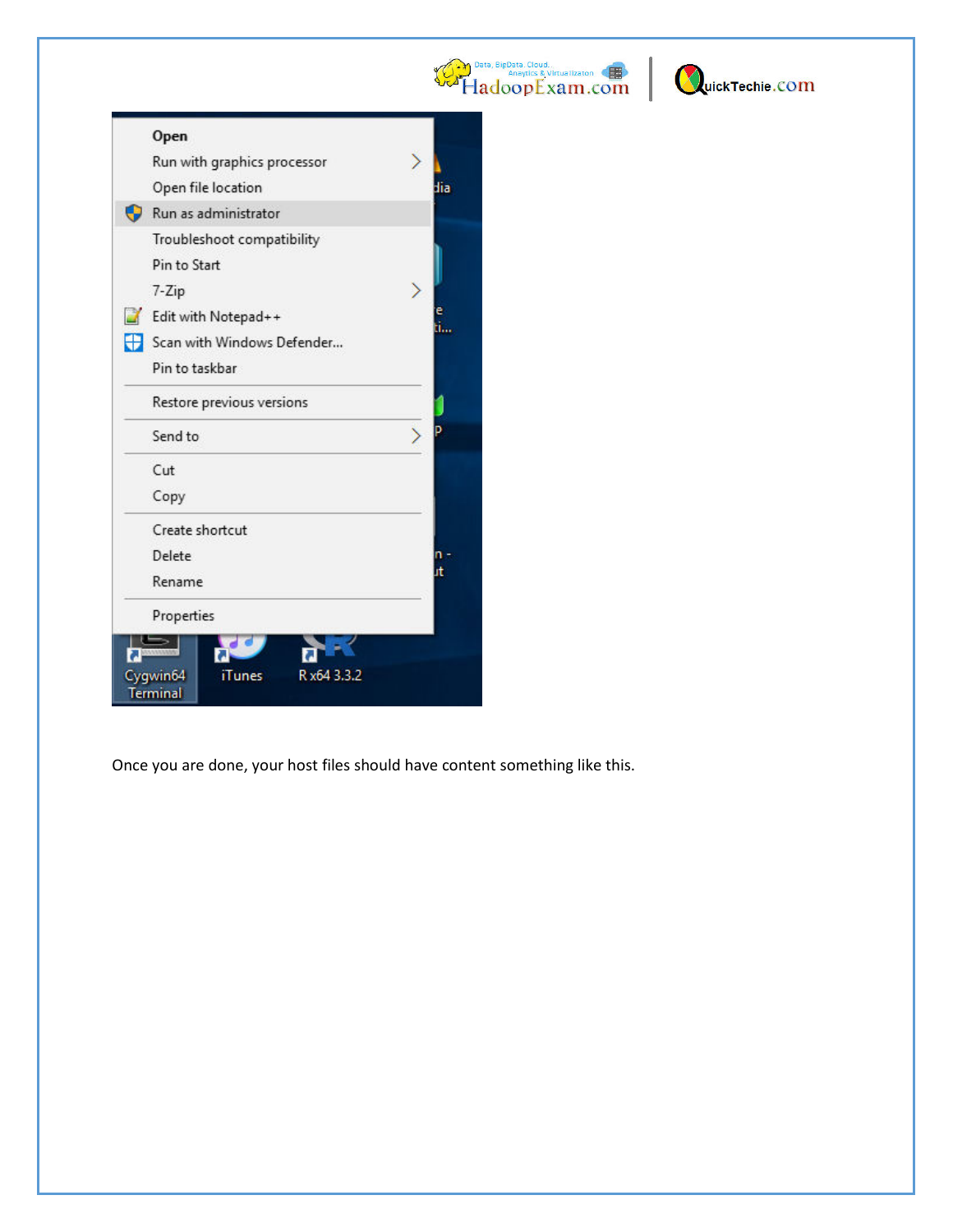



adoo@HadoopExam /etc cat /etc/hosts ¢ Copyright (c) 1993-2009 Microsoft Corp. This is a sample HOSTS file used by Microsoft TCP/IP for Windows. This file contains the mappings of IP addresses to host names. Each ₩ entry should be kept on an individual line. The IP address should be placed in the first column followed by the corresponding host name. The IP address and the host name should be separated by at least one space. Additionally, comments (such as these) may be inserted on individual lines or following the machine name denoted by a '#' symbol. For example: 102.54.94.97 rhino.acme.com # source server 38.25.63.10 x.acme.com # x client host localhost name resolution is handled within DNS itself. 127.0.0.1 localhost  $: 1$ localhost 127.0.0.1 sandbox.hortonworks.com 192.168.182.101 hemain

Step 14: Now you can connect to the host using ssh command and alias.

```
ssh root@hemain
```

```
hadoo@HadoopExam /etc
$ ssh root@hemain
The authenticity of host 'hemain (192.168.182.101)' can't be established.
ECDSA key fingerprint is SHA256:PcmeiCLtxFtaYxfN5ZAiMz4JD94R8IWxKirY2HFcdq0.
Are you sure you want to continue connecting (yes/no)? yes
Warning: Permanently added 'hemain' (ECDSA) to the list of known hosts.
Last login: Fri Jun 16 16:02:34 2017 from 192.168.182.1
[root@localhost \sim]#
[root@localhost ~]#
```
Run commands like

ifconfig -a

#### **Setup Internet Connectivity**

Step 15 : As we can see , we can not ping any websites from VM Ware, because there is no name server defined.

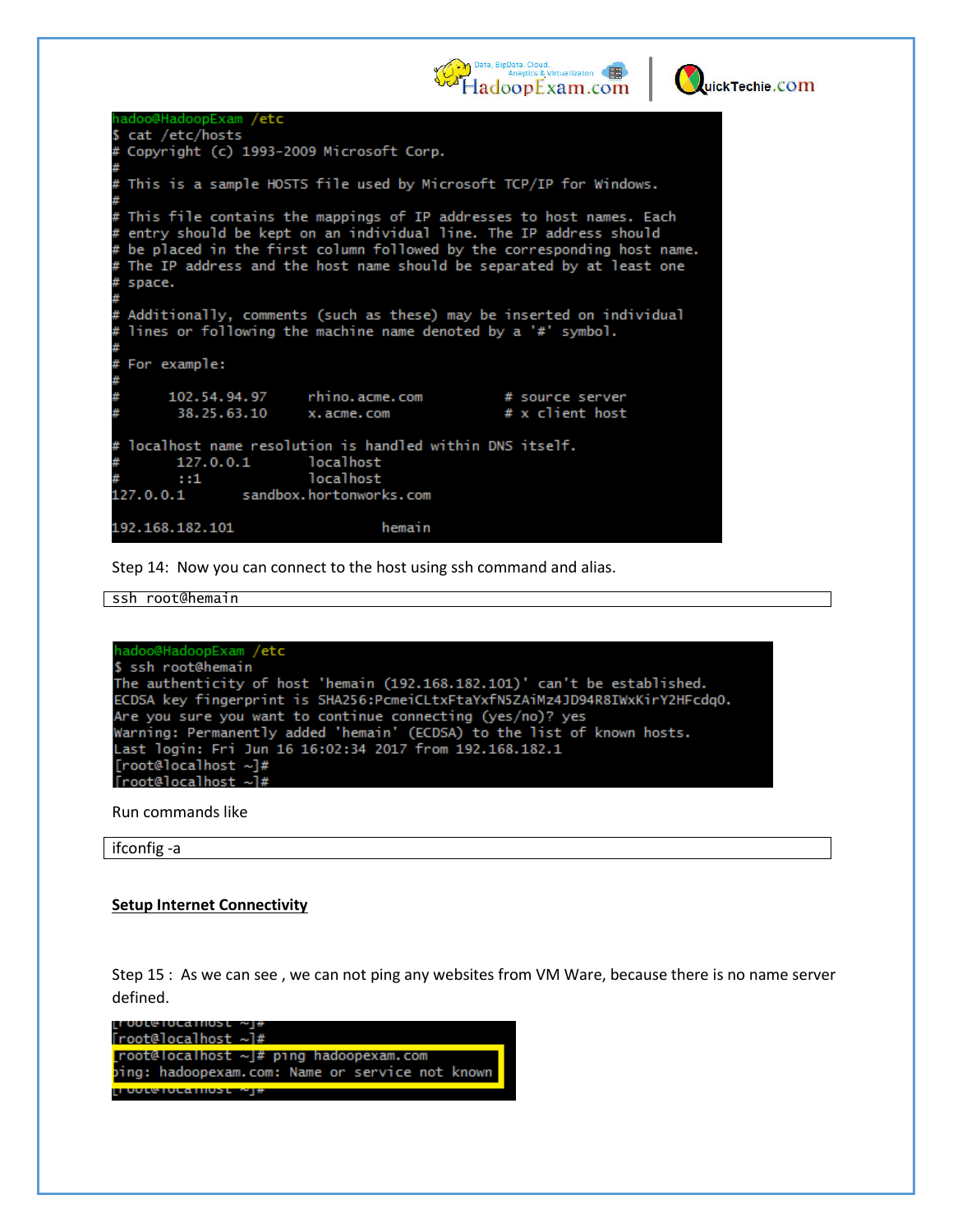



Step 16: Now define the nameserver on virtual machine. We will use the same Gateway ip (**192.168.182.2)** as a nameserver. By running below command , it will add nameserver

echo 'nameserver 192.168.182.2' >> /etc/resolv.conf

edhat-release resolv.conf root@localhost etc]# echo 'nameserver 192.168.182.2' >> /etc/resolv.conf root@localhost etc]# cat /etc/resolv.conf ameserver 192.168.182.2 [root@localhost etc]# route nocalnost etcj#<br>[root@localhost etc]# ping hadoopexam.com<br>PING hadoopexam.com (182.50.130.35) 56(84) bytes of data.<br>64 bytes from sg2nw8shg139.shr.prod.sin2.secureserver.net (182.50.130.35): icmp\_seq=1 ttl=128 time=5 4 bytes from sg2nw8shg139.shr.prod.sin2.secureserver.net (182.50.130.35): icmp\_seq=2 ttl=128 time=58.2 ms 54 bytes from sg2nw8shg139.shr.prod.sin2.secureserver.net (182.50.130.35): icmp\_seq=3 ttl=128 time=70.8 ms

Step 17: Now install some, software which we required on VM.

**wget** : to fetch software using URL

**perl** : We need to run various perl scripts. Hence, perl is required.

**open-ssh** : We will be doing ssh from this vm to another hosts, hence we need ssh as well.

**Java** : We will install it later on.

yum -y install wget perl openssh-clients

| packets transmitted. / received. 0% packet loss. time 6010ms /<br>"tt min/avg/max/mdev = 58.232/60.763/70.851/4.137 ms<br>froot@localhost etcl# yum -y install wget perl openssh-clients<br>oaded plugins: fastestmirror. |     |                          |                                        |  |
|---------------------------------------------------------------------------------------------------------------------------------------------------------------------------------------------------------------------------|-----|--------------------------|----------------------------------------|--|
| pase                                                                                                                                                                                                                      |     |                          | 3.6 kB 00:0                            |  |
| extras<br>updates                                                                                                                                                                                                         |     |                          | $3.4 \text{ kB}$ 00:0<br>$3.4$ kB 00:0 |  |
| $(1/4)$ : base/7/x86_64/group_gz                                                                                                                                                                                          |     |                          | 155 kB 00:0                            |  |
| $(2/4)$ : extras/7/x86_64/primary_db<br>$(3/4)$ : base/7/x86_64/primary_db                                                                                                                                                |     |                          | 168 kB 00:0<br>5.6 MB 00:0             |  |
| $(4/4)$ : updates/7/x86_64/primary_db                                                                                                                                                                                     | 84% | 1 1.5 MB/s   9.7 MB 00:0 |                                        |  |

Step 18: Setting up ntpd service.

Check whether ntpd service is available or not. It is not.

service ntpd status

```
[root@localhost ~]# service ntpd status
Redirecting to /bin/systemctl status  ntpd.service
Unit ntpd.service could not be found.
```
Install similarly using yum command

yum install ntp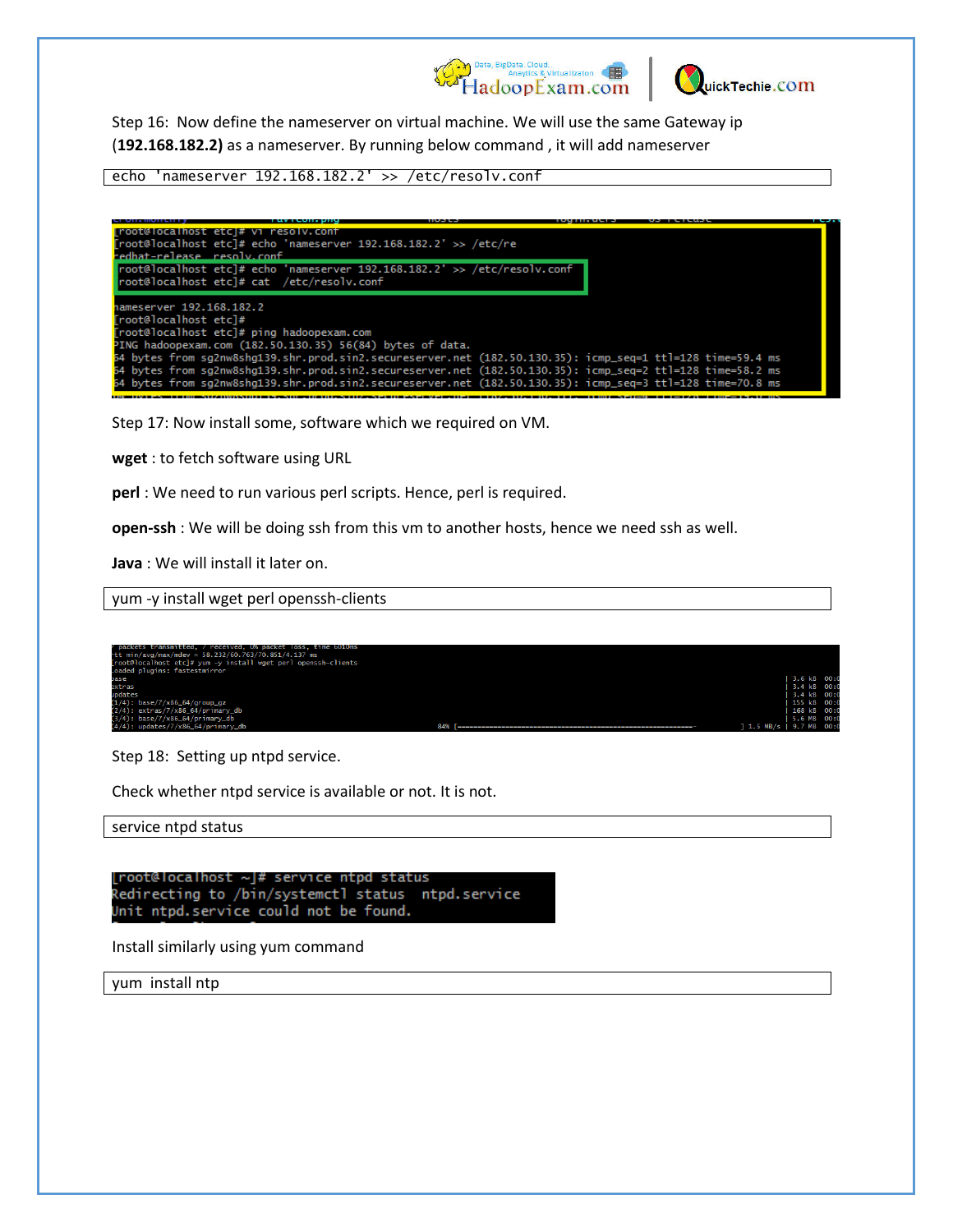



| Froot@localhost:~<br>$\rightarrow$ Processing Dependency: ntpdate = 4.2.6p5-25.el7.centos.2 for package: ntp-4.2.6p5-25.el7.centos.2.x86_64<br>--> Processing Dependency: libopts.so.25()(64bit) for package: ntp-4.2.6p5-25.el7.centos.2.x86_64-<br>--> Running transaction check<br>---> Package autogen-libopts.x86_64 0:5.18-5.el7 will be installed<br>---> Package ntpdate.x86_64 0:4.2.6p5-25.el7.centos.2 will be installed<br>--> Finished Dependency Resolution<br>Dependencies Resolved |                                |                                                                     |                            | $\times$<br>∩                                                                          |
|----------------------------------------------------------------------------------------------------------------------------------------------------------------------------------------------------------------------------------------------------------------------------------------------------------------------------------------------------------------------------------------------------------------------------------------------------------------------------------------------------|--------------------------------|---------------------------------------------------------------------|----------------------------|----------------------------------------------------------------------------------------|
| Package                                                                                                                                                                                                                                                                                                                                                                                                                                                                                            | Arch                           |                                                                     | Repository                 | <b>Size</b>                                                                            |
| Installing:<br>ntp<br>Installing for dependencies:<br>autogen-libopts<br>ntpdate                                                                                                                                                                                                                                                                                                                                                                                                                   | x86 64<br>$x86 - 64$<br>x86 64 | 4.2.6p5-25.el7.centos.2<br>$5.18 - 5.17$<br>4.2.6p5-25.el7.centos.2 | updates<br>base<br>updates | <br>547  <br>66<br>86 k                                                                |
| Transaction Summary<br>Install 1 Package (+2 Dependent packages)<br>Total download size: 699 k<br>Installed size: 1.6 M<br>Is this ok [y/d/N]: y<br>Downloading packages:<br>$(1/3)$ : autogen-libopts-5.18-5.el7.x86_64.rpm<br>(2/3): ntp-4.2.6p5-25.el7.centos.2.x86_64.rpm                                                                                                                                                                                                                      |                                |                                                                     |                            | 66 kB 00:00:00<br>547 kB 00:00:00                                                      |
| (3/3): ntpdate-4.2.6p5-25.el7.centos.2.x86_64.rpm<br>Total<br>Running transaction check<br>Running transaction test<br>Transaction test succeeded<br>Running transaction<br>Installing: autogen-libopts-5.18-5.el7.x86_64<br>Installing: ntpdate-4.2.6p5-25.el7.centos.2.x86_64<br>Installing: ntp-4.2.6p5-25.el7.centos.2.x86_64<br>Verifying : ntp-4.2.6p5-25.el7.centos.2.x86_64<br>Verifying : ntpdate-4.2.6p5-25.el7.centos.2.x86_64<br>Verifying : autogen-libopts-5.18-5.el7.x86_64         |                                |                                                                     |                            | 86 kB 00:00:00<br>1.3 MB/s   699 kB 00:00:00<br>1/3<br>2/3<br>3/3<br>1/3<br>2/3<br>3/3 |
| Installed:<br>ntp.x86_64 0:4.2.6p5-25.el7.centos.2<br>Dependency Installed:<br>autogen-libopts.x86_64 0:5.18-5.el7<br>Complete!<br>$[root@localhost \sim]$ #                                                                                                                                                                                                                                                                                                                                       |                                | ntpdate.x86_64 0:4.2.6p5-25.el7.centos.2                            |                            |                                                                                        |

Now start ntpd service and configure to start, whenever VM starts it should start.

service ntpd start chkconfig ntpd on service ntpd status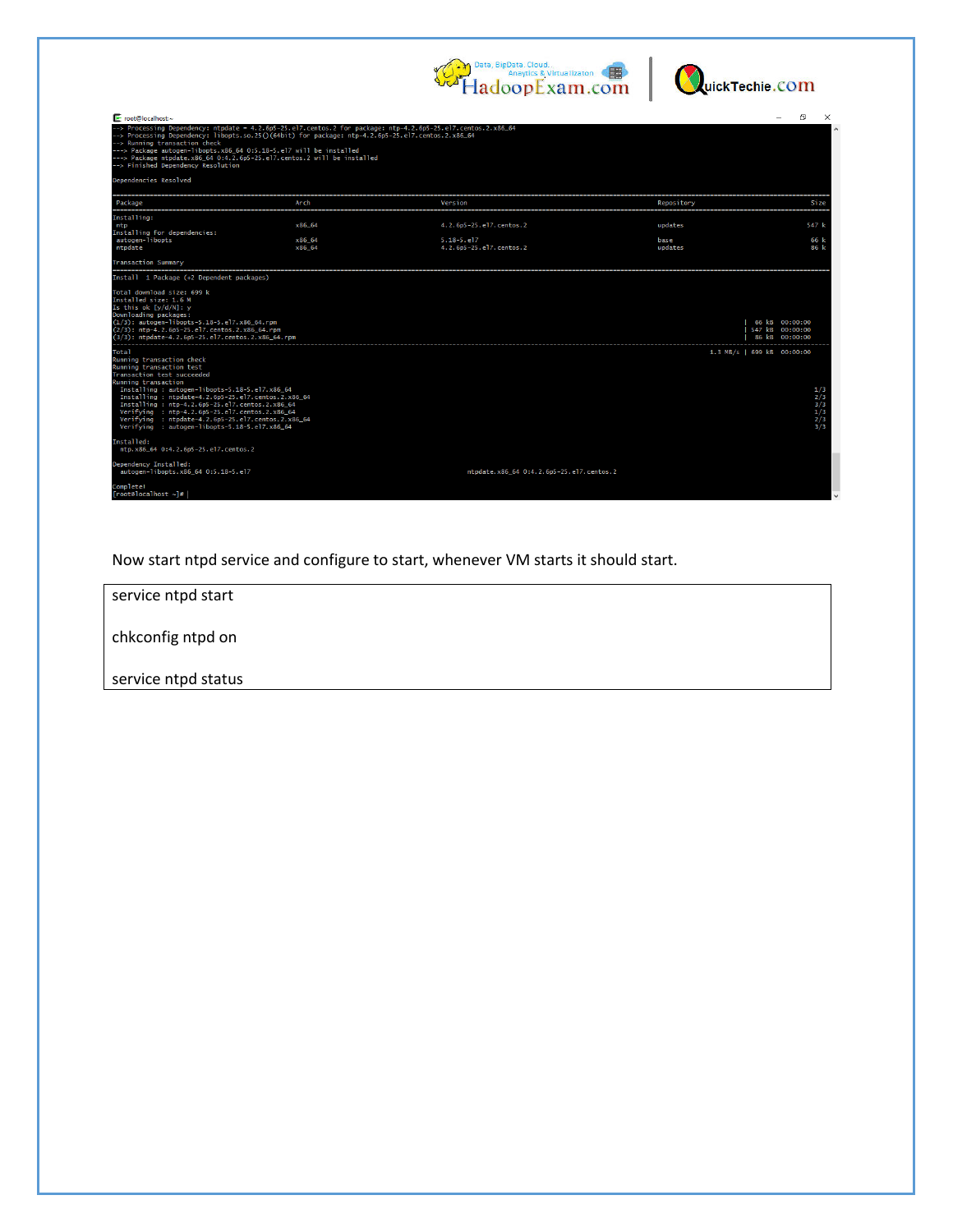



All Products List of [www.HadoopExam.com](http://www.hadoopexam.com/)

#### **TRAINING'S (AVAILABLE)**

- [Hadoop BigData Professional Training](http://hadoopexam.com/index.html/#hadoop-training)
- [HBase \(NoSQL\) Professional Training](http://www.hadoopexam.com/hbase/HBase_Training_AND_Certification.html)
- [Apache Spark Professional Training](http://www.hadoopexam.com/spark/training/Apache_Spark_professional_training_developer_certification_exam_dumps.html)
- [Apache OOZie \(Hadoop workflow\) Professional Training](http://www.hadoopexam.com/)
- [Beginner AWS Training Course-](http://www.hadoopexam.com/) **(HETRNAWS101**)
- [Core Java 1z0-808 Exam training](http://www.hadoopexam.com/)
- JAX-WS (Java WebService HandsOn Training)
- [Scala Programming Training](http://www.hadoopexam.com/)
- [Python Programming Training](http://www.hadoopexam.com/)
- [Hortonworks Administration Professional Trainings](http://www.hadoopexam.com/)

#### **MAPR HADOOP AND NOSQL CERTIFICATION (AVAILABLE)**

- **[MapR Hadoop Developer Certification](http://www.hadoopexam.com/MapR/MapR_MCHD_Hadoop_Developer_Certification_Practice_Questions_exam_dumps.html)**
- **[MapR HBase NoSQL Certification](http://hadoopexam.com/index.html/#hbase)**
- **MapR Spark Developer Certification (In Progress)**

## **HORTONWORKS HADOOP AND NOSQL CERTIFICATION (AVAILABLE)**

- [HDPCD : NO Java \(Hortonworks Developer Certification\)](http://www.hadoopexam.com/HORTONWORKS_CERT/What_is_hortonworks_hdpcd_hadoop_professsional_Certification.html)
- [HDPCD : Spark \(Spark Developer Certifications\)](http://www.hadoopexam.com/HORTONWORKS_CERT/What_is_hortonworks_hdpcd_spark_Certification.html)
- [HDPCA : Hortonworks Administration Certification](http://www.hadoopexam.com/)
- [Hortonworks Administration Professional Trainings](http://www.hadoopexam.com/)

#### **CLOUDERA HADOOP AND SPARK CERTIFICATION (AVAILABLE)**

- [CCA131 : Hadoop Administrator](http://hadoopexam.com/index.html/#admin)
- [CCA-175 Cloudera® \(Hadoop and Spark Developer\)](http://www.hadoopexam.com/Cloudera_Certification/CCA175/CCA_175_Hadoop_Cloudera_Spark_Certification_Questions_Dumps_Practice_Test.html)
- [CCP:DE575 : Cloudera® Data Engineer Certification](http://www.hadoopexam.com/Cloudera_Certification/CCPDE575/CCP_DE575_Hadoop_Cloudera_Data_Enginer_Questions_Dumps_Practice_Test.html)
- [CCA159 : Cloudera Data Analyst Certifications](http://www.hadoopexam.com/Cloudera_Certification/CCA159/What_is_cloudera_Data_Analyst_CCA159_Certification.html)

#### **DATABRICKSA OREILLY SPARK CERTIFICATION (AVAILABLE)**

[Apache Spark Developer](http://www.hadoopexam.com/spark/Apache_Spark_Oreilly_databricks_developer_certification_exam_dumps.html)

#### **AWS: AMAZON WEBSERVICE CERTIFICATION (AVAILABLE)**

- [AWS Solution Architect : Associate](http://www.hadoopexam.com/aws/amazon_aws_certification_dumps.html)
- [AWS Solution Architect: Professional](http://www.hadoopexam.com/aws/AWSSA/Professional/amazon_aws_certification_Solution_architect_professional_dumps.html)
- [AWS Developer : Associate](http://hadoopexam.com/aws/AWSDEV/amazon_aws_developer_exam_certification_dumps.html)
- [AWS Sysops Admin : Associate](http://hadoopexam.com/aws/AWSSYSOPS/amazon_aws_SysOps_Administrator_exam_certification_dumps.html)